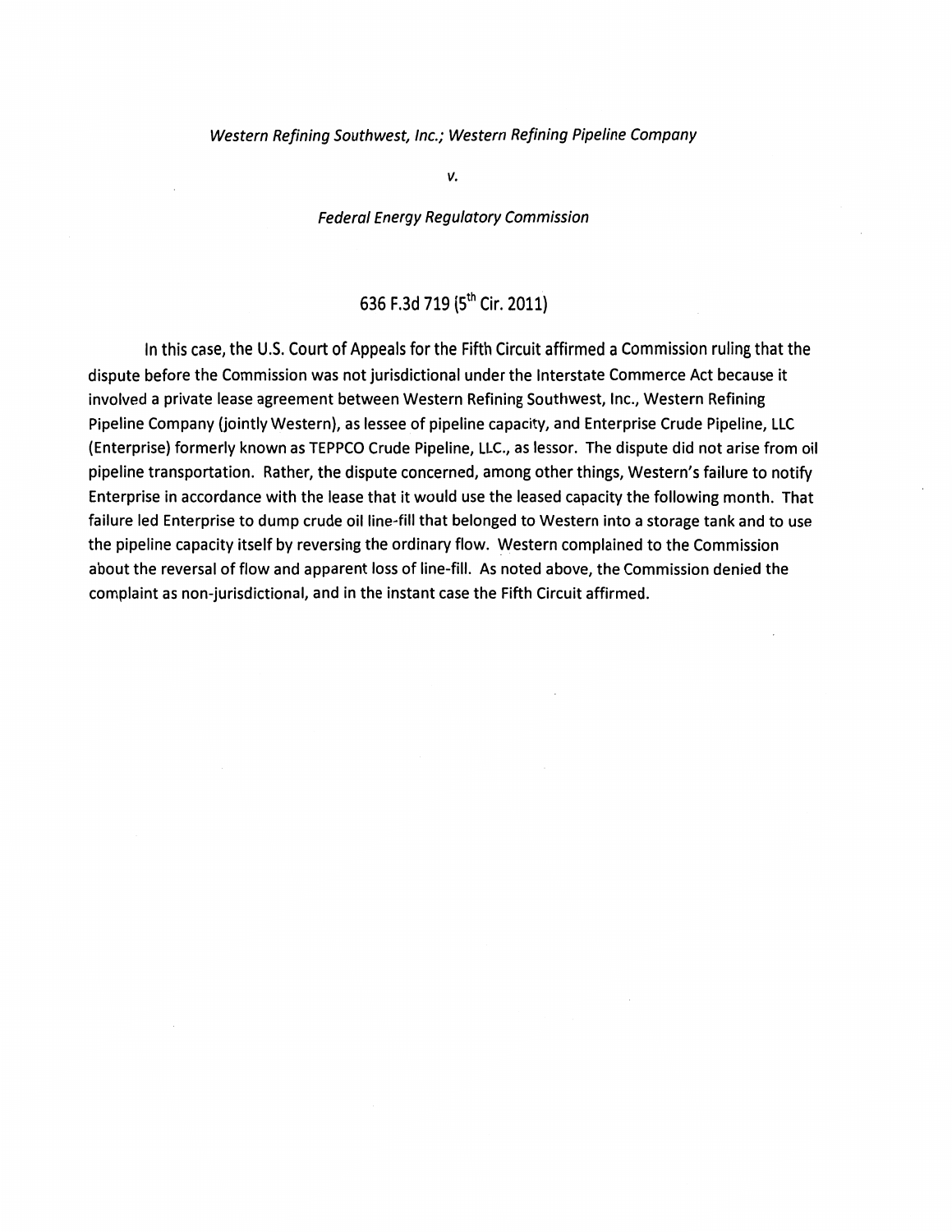636 F.3d 719 United States Court of Appeals, Fifth Circuit.

WESTERN REFINING SOUTHWEST, INC.; Western Refining Pipeline Company, Petitioners,

v.

FEDERAL ENERGY REGULATORY COMMISSION; United States of America, Respondents.

No. 09-60947. | March 24, 2011.

#### Synopsis

Background: Lessee of capacity on oil pipeline petitioned for review of order of the Federal Energy Regulatory Commission (FERC), 2009 WL 1758779, determining that FERC had no jurisdictional authority under the Interstate Commerce Act over lessee's contractual dispute with lessor.

!Holding:] The Court of Appeals, Jennifer Walker Elrod, Circuit Judge, held that lessor was not a "common carrier," as required to give FERC jurisdiction under the Act over lessee's contract dispute.

Affirmed.

West Headnotes (6)

 $[1]$ Federal Courts Fitness and hardship

In evaluating the ripeness of a claim, a court must evaluate both the fitness of the issues for judicial decision and the hardship to the parties of withholding court consideration.

Cases that cite this headnote

#### Ill Carriers

•?Judicial proceedings to enforce regulations

Appeal of order of the Federal Energy Regulatory Commission (FERC) determining that FERC had no jurisdictional authority under the Interstate Commerce Act over contractual dispute between lessee and lessor of capacity on oil pipeline was ripe for judicial review, despite lessor's argument that the appeal was not ripe for review because the outcome of ongoing state proceedings between the two parties may have obviated the need for federal appellate review of the jurisdictional issue raised in the petition; scope of FERC's jurisdiction under the Interstate Commerce Act was not being considered by any state court, and lessee would have suffered hardship by not having access to a judicial forum to review the adverse agency action in question. 49 App.U.S.C.(1988 Ed.) §  $1(1)(b)$ .

I Cases that cite this headnote

(3( Administrative Law and Procedure  $\epsilon$   $\approx$  Carriers and public utilities **Carriers** ( ... Statutory provisions

> In analyzing the Federal Energy Regulatory Commission's (FERC) interpretation of its<br>statutory authority under the Interstate authority under the Interstate Commerce Act, court of appeals applies *Chevron's* two-step analysis. 49 App.U.S.C.(1988 Ed.)§ l(l)(b).

Cases that cite this headnote

(4] **Carriers** 

(=Who are common carriers

Lessor of capacity on oil pipeline was not acting as a "common carrier'' under the Interstate Commerce Act when it leased capacity on its pipeline to lessee, as required to give Federal Energy Regulatory Commission (FERC) jurisdiction over lessee's contract dispute with

WastlawNext © 2014 Thomson Reuters. No claim to original U.S. Government Works. 1 1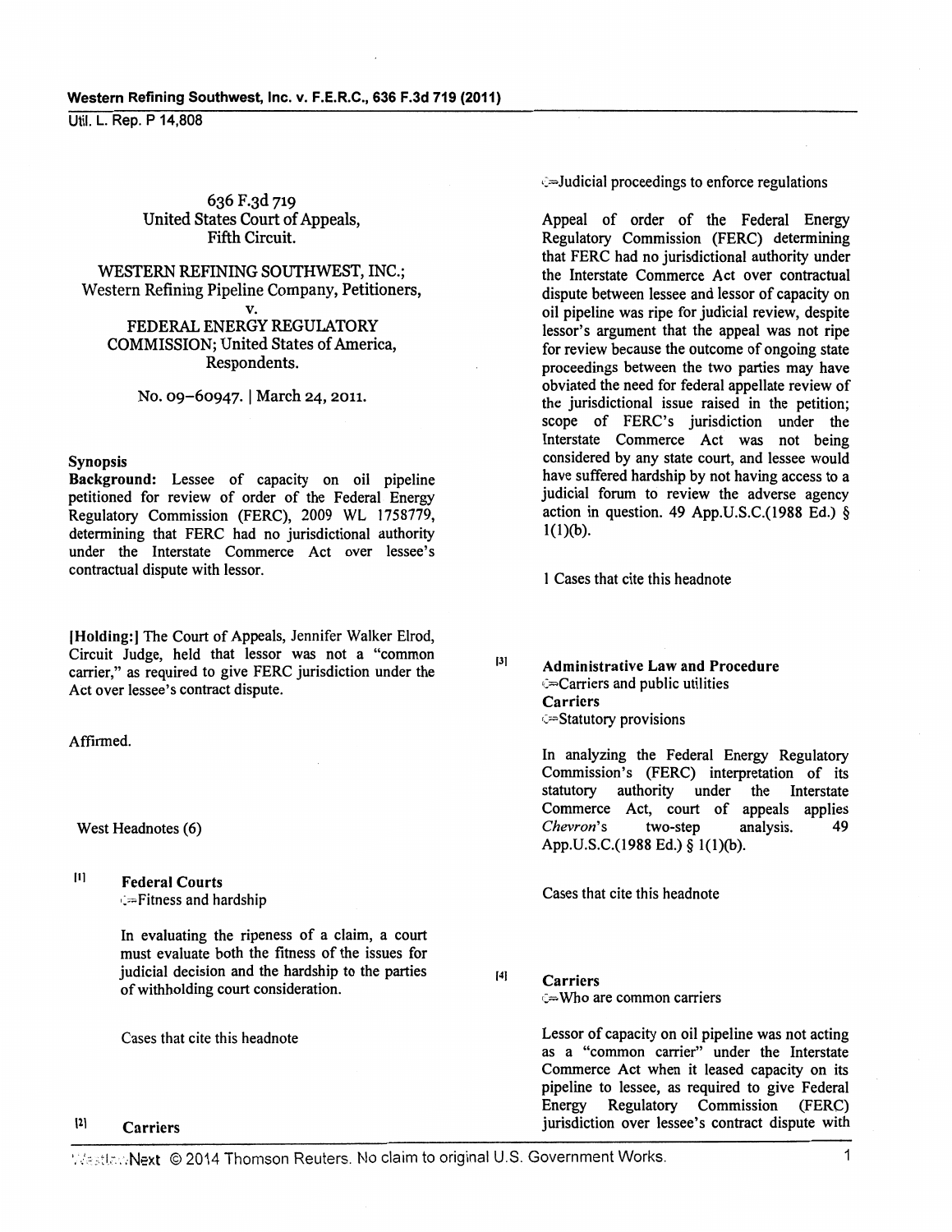lessor; under the agreement, lessee was required to "use its Leased Capacity in the Pipeline solely as an individual common carrier facility," to "separately maintain tariffs in its name in accordance with any applicable state and federal laws and regulations covering the Leased Capacity," and to "collect for its own account all revenues payable by shippers under such tariffs." 49 App.U.S.C.(1988 Ed.) § 1(3).

1 Cases that cite this headnote

(S)

Carriers

(=Supervision by public officers in general

Lessee of capacity on oil pipeline failed to identify any genuine issue of material fact that the Commission did not adequately address, or could not have been resolved by reference to the parties' written submissions, so as to require the Federal Energy Regulatory Commission (FERC) to hold an evidentiary hearing regarding the lessee's claims against lessor under the Interstate Commerce Act. 49 App.U.S.C.(1988 Ed.) § 13(1).

Cases that cite this headnote

# 161 Administrative Law and Procedure ':=Jurisdiction

Factual issues relating to an adjudicative body's subject-matter jurisdiction may be resolved before the adjudication of a case on its merits.

Cases that cite this headnote

#### Attorneys and Law Firms

\*720 Melvin Goldstein (argued), Goldstein & Associates, P.C., Washington, DC, John Christopher Reynolds, Reynolds, Frizzell, Black, Doyle, Allen & Oldham, L.L.P., Houston, TX, for Petitioners.

Robert Michael Kennedy, Jr. (argued), FERC, Washington, DC, for FERC.

Robert J. Wiggers, U.S. Dept. of Justice, App. Section, Antitrust Div., Washington, DC, for U.S.

David John Lewis, Loreen Marie Marcil (argued), Sidley Austin, L.L.P., Washington, DC, for Intervenor.

On Petition for Review of an Order of the Federal Energy Regulatory Commission.

Before DeMOSS, BENAVIDES and ELROD, Circuit Judges.

#### Opinion

JENNIFER WALKER ELROD, Circuit Judge:

The Interstate Commerce Act vests the Federal Energy Regulatory Commission with jurisdiction over common carriers engaged in "the transportation of oil ... by pipe line." 49 U.S.C. app. § 1(1)(b) (1988). This case concerns the extent of the Commission's jurisdiction under the Act, and whether it includes a dispute over a capacity lease agreement regarding the use of an oil pipeline. We AFFIRM.

I.

This case arises from a contractual dispute between Western Refining Southwest, Inc., Western Refining Pipeline Company (collectively, Western) and Enterprise Crude Pipeline, LLC, formerly known as TEPPCO Crude Pipeline, LLC (Enterprise). In order to transport crude oil to its refineries, Western<sup>1</sup> entered into \*721 a capacity lease agreement with Enterprise. Under the capacity lease agreement, Western would lease capacity on Enterprise's pipeline between Midland, Texas and Hobbs, New Mexico. The agreement also required Enterprise to set aside sufficient capacity in its pipeline to enable Western to transport 15,000 barrels a day of crude oil from Midland, Texas to Hobbs, New Mexico. The agreement set out a monthly rental payment system, whereby Western would be required to pay for base capacity on the pipeline at a set rate, regardless of whether Western used the base capacity in a given month.

Enterprise also agreed to construct a new pipeline between Hobbs, New Mexico and Lynch, New Mexico. Moreover, as part of the overall arrangement, Western contracted to purchase a minimum of 10,000 barrels of

Westlaw Next © 2014 Thomson Reuters. No claim to original U.S. Government Works. 2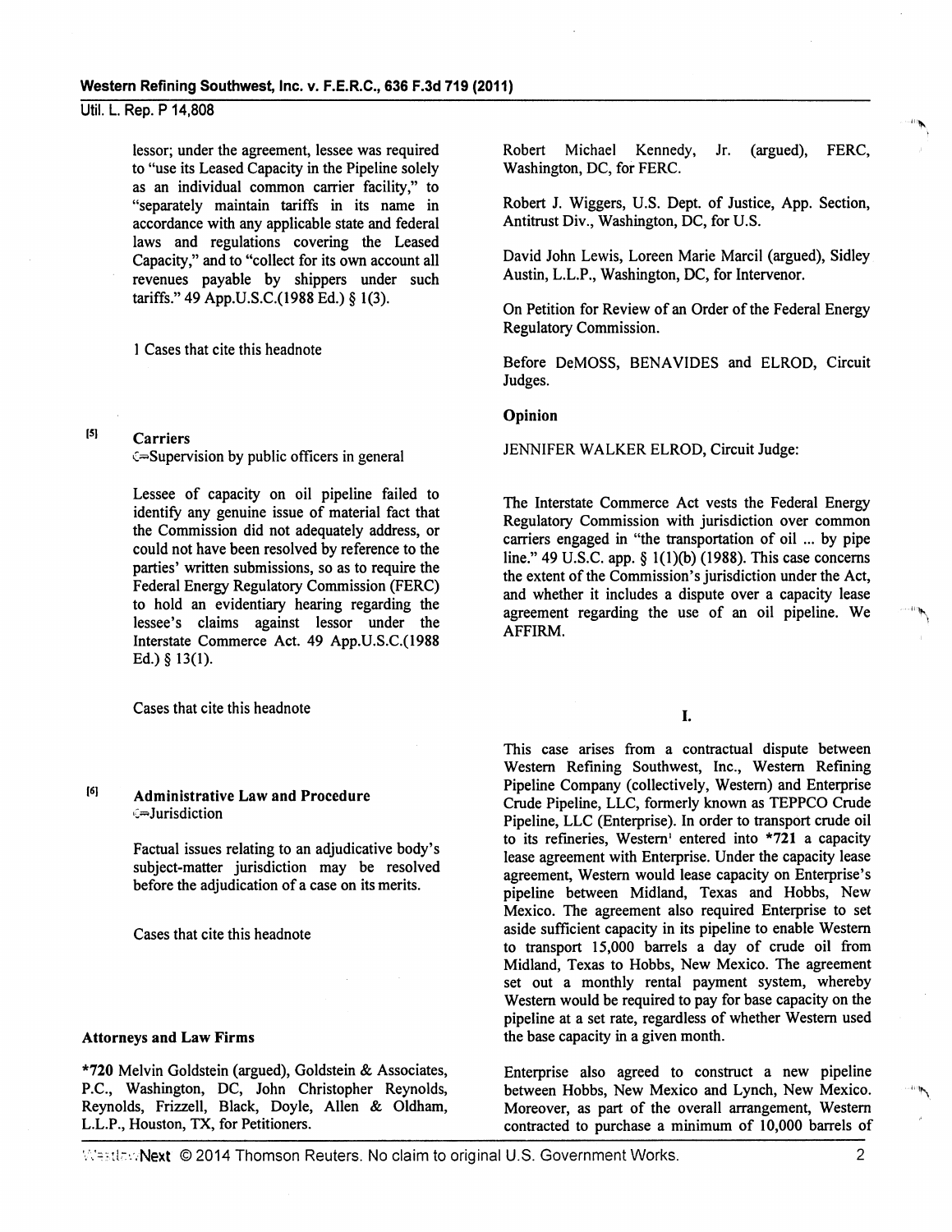crude per day from Enterprise for the first two years, with declining requirements over the length of the agreement. The agreement states that Texas law governs any dispute over the interpretation, validity, or performance of the lease. The agreement became effective in June 2007 for a ten-year term.

Significantly, the capacity lease agreement expressly states that Western "shall use its Leased Capacity in the Pipeline solely as an individual common carrier facility. [Western] shall separately maintain tariffs in its own name in accordance with any applicable state and federal laws and regulations .... [Enterprise] shall not be an agent for [Western] in connection with acceptance of tenders from shippers for shipment of crude oil." That is, Western agreed to act as the common carrier for the leased capacity in the pipeline and maintain tariffs with the Commission for that purpose. In accordance with the agreement, Western filed a request with the Commission for waiver of the Act's tariff filing and reporting requirements on the ground that its affiliate would be the only shipper on the leased capacity. The Commission granted the waiver.<sup>2</sup>

The capacity lease agreement required Western to notify Enterprise, by the 25th day of each month, of its planned transportation activity in its leased capacity for the following month. In May 2008, Western failed to notify Enterprise of any transportation activity for June 2008. Therefore, Enterprise decided to use Western's leased capacity in the Midland, Texas-to-Hobbs, New Mexico pipeline for its own benefit and reversed the flow of the line. To facilitate this change, Enterprise pumped the line fill belonging to Western into a storage tank in Midland, Texas. In response to Enterprise's actions, Western sought to pull 46,200 barrels from its inventory on the Enterprise pipeline system. Enterprise advised Western that it could pull 20,200 barrels from the system but that the remainder (26,000) was the required minimum inventory under the agreement. Throughout 2008, Western continued to pay the monthly rental fee under the agreement.

On February 9, 2009, Western filed a complaint against Enterprise before the Commission. The complaint explained that Western had contracted with Enterprise to lease capacity on Enterprise's pipeline facilities. Western alleged that Enterprise acted in an unjust, unreasonable manner, thereby violating  $\S$  1(6) of the Act, by reversing the flow of one of the pipelines at issue and illegally retaining crude oil belonging to Western, while continuing to collect lease payments. Further, \*722 Western asserted that Enterprise failed to provide any notice that it was reversing the line or that it was diverting

Western's line fill to an Enterprise storage tank. Western sought damages under § 8 of the Act, which provides that a "common carrier shall be liable to the person or persons injured thereby for the full amount of any damages sustained in consequence of any violation of the provisions of this chapter."

The Commission determined that the allegations in the complaint did not invoke "the Commission's jurisdiction over oil pipeline transportation," but rather arose from "a private contract governing property rights that is solely within the jurisdiction of the appropriate state court to<br>resolve." Western sought rehearing, which the resolve." Western sought rehearing, Commission denied. The Commission reaffrrmed its earlier decision, noting that "the contract in question is for the lease of pipeline facilities and not for the 'transportation of oil,' [and therefore] the Commission has no jurisdictional authority [under the Act] over the contractual dispute between [Western and Enterprise]." The Commission also stated that, even if it had jurisdiction under the Act, it would decline to exercise jurisdiction over the contractual claims because no primary jurisdiction exists in this case.

# II.

<sup>[1]</sup> Before we review the Commission's order on appeal, we must first address the Commission's ripeness argument. The Commission asserts that the current appeal is not ripe for review because the outcome of ongoing state proceedings between the two parties may obviate the need for federal appellate review of the jurisdictional issue raised in the petition. In evaluating the ripeness of a claim, a court must "evaluate both the fitness of the issues for judicial decision and the hardship to the parties of withholding court consideration." *Abbott Labs. v. Gardner,* 387 U.S. 136, 149, 87 S.Ct. 1507, 18 L.Ed.2d 681 (1967), *abrogated on other grounds by Califano v. Sanders,* 430 U.S. 99, 97 S.Ct. 980, 51 L.Ed.2d 192 (1977).

<sup>[2]</sup> This appeal concerns the scope of the Commission's jurisdiction under the Interstate Commerce Act. That issue is not being considered by any state court, including the state court that is hearing Enterprise's complaint against Western. Here, the Commission considered its jurisdiction and that issue is properly and squarely before this court on appeal. Thus, it is fit for judicial decision. In addition, Western would suffer hardship by not having access to a judicial forum to review the adverse agency action in question. *See Abbott Labs.,* 387 U.S. at 156, 87 S.Ct. 1507.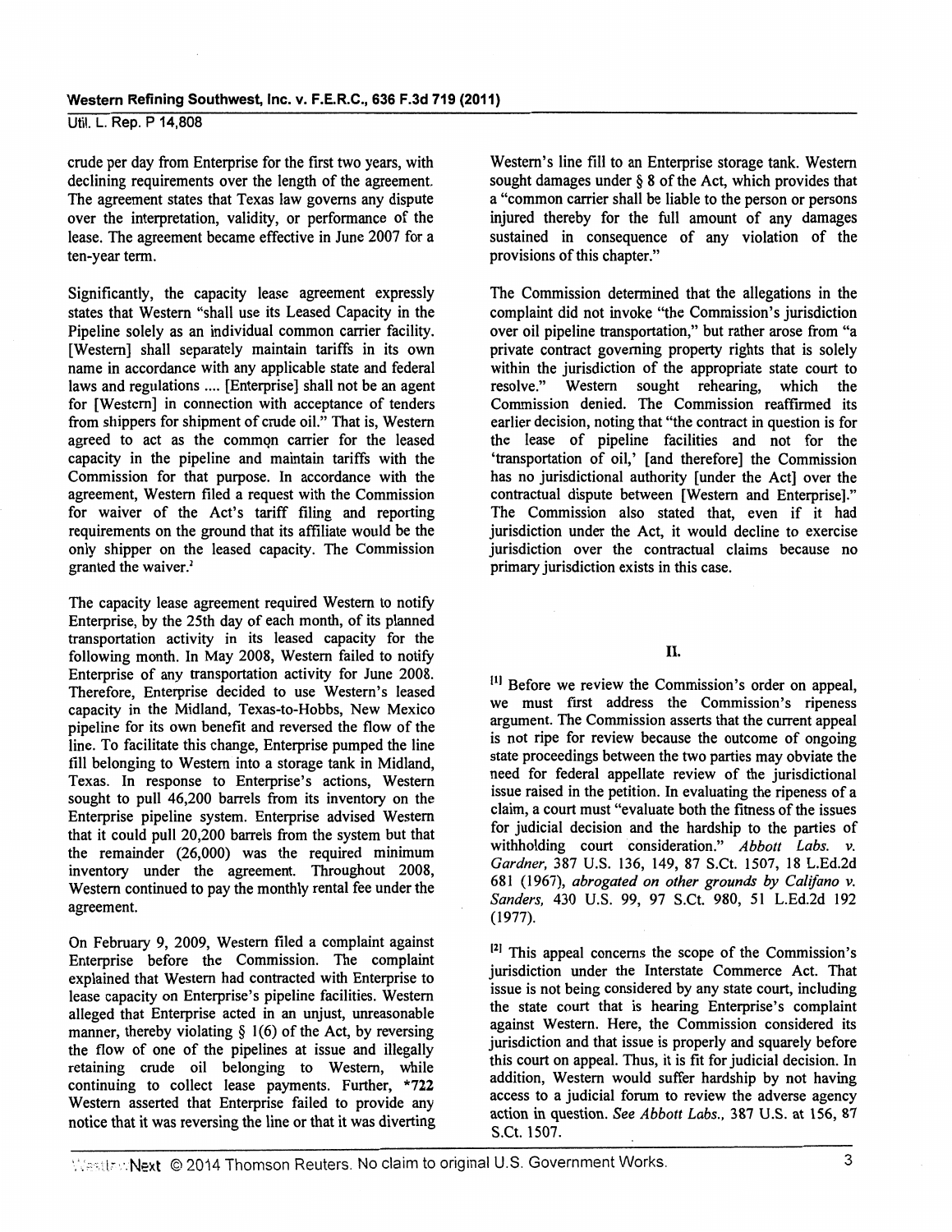Several other circuits have rejected similar ripeness arguments. The Ninth Circuit, addressing the Commission's jurisdiction on appeal, rejected the Commission's request that it dismiss the appeal on ripeness grounds, stating that "[i]t is difficult to postulate an issue more proper for judicial decision than that of the statutory authority of an administrative agency." *See Cal.*  State ex rel. Water Res. Control Bd. v. Fed. Energy *Regulatory Comm'n,* 966 F.2d 1541, 1562 (9th Cir.I992). The Eighth Circuit, considering the authority of a state public utility commission over a contract between the utility and a nuclear power plant, rejected a similar ripeness argument: "[t]his argument again ignores the true nature of the relief sought. [Middle South Energy] challenges not the state's ultimate substantive decision but its authority to even conduct the contemplated proceeding." *See Middle S. Energy, Inc. v. Ark. Pub. Serv. Comm'n,* 772 F.2d 404, 410 (8th Cir.l985). The First Circuit rejected a similar ripeness argument where a concurrent state proceeding was considering a contractual issue relating to \*723 the claim on appeal: "[t]he pending state court proceeding does not render the present case unripe. Even if we focus only on the Contracts Clause claim-most of PSNH's claims concern other matters-the state court's view of the agreement would not necessarily resolve the federal constitutional issue." *See Pub. Serv. Co. of N.H. v. Patch,* 167 F .3d 15, 23-24 (lst Cir.l998). Thus, this case is ripe for review. We now tum to whether the Commission has jurisdiction under the Act.

#### III.

 $^{[3]}$  At issue here is whether the Commission has jurisdiction over Western's claims under the jurisdiction over Western's claims under the Act-specifically, claims that Enterprise acted unreasonably and unjustly by (1) reversing the flow of the pipeline and using Western's leased capacity and (2) by seizing Western's crude oil and diverting it to an Enterprise storage tank. In analyzing the Commission's interpretation of its statutory authority under the Act, we apply *Chevron's1* two-step analysis. *See, e.g., El Paso Elec. Co. v. Fed Energy Regulatory Comm 'n,* 201 F.3d 667, 669-70 (5th Cir.2000) (applying *Chevron* deference to the Commission's determination of its statutory authority under the Federal Power Act); *Pac. Gas* & *Elec. Co. v. Fed. Energy Regulatory Comm'n, 106 F.3d 1190,* 1196 (5th Cir.l997) (applying *Chevron* deference in assessing whether "FERC imposed a reasonable construction on the description of its statutory powers" in the Natural Gas Act).

Under the first step, if Congress "has spoken directly on the precise question at issue," the Court "must 'give effect to [Congress'] unambiguously expressed intent.' " *Tex. Office of Pub. Util. Counsel v. Fed. Commc'ns Comm'n,* 265 F.3d 313, 320 (5th Cir.2001) (quoting *Chevron,* 467 U.S. at 843, 104 S.Ct. 2778). If Congress has not spoken directly, however, the court moves to the second step of *Chevron* and assesses ''whether the agency interpretation is a 'permissible construction of the statute.' " *La. Envtl. Action Network v. U.S. Envtl. Protection Agency,* 382 F.3d 575, 581-82 (5th Cir.2004) (quoting *Chevron,* 467 U.S. at 843, 104 S.Ct. 2778). If the agency's interpretation is permissible, "[d]eference is warranted" so long as the agency's construction is not arbitrary, capricious, an abuse of discretion, or otherwise not in accordance with law. */d.* at 582; *see also Ass 'n of Oil Pipe Lines v. Fed. Energy Regulatory Comm 'n,* 83 F.3d 1424, 1440 (D.C.Cir.l996) (''the court has no occasion to assign a meaning to the [Interstate Commerce Act] where that meaning would contravene a reasonable interpretation by the [Commission, which is] responsible for administering the statute"). We begin, as we must, with the text of the statute. *See, e.g., Kerr-McGee Oil* & *Gas Corp. v. U.S. Dep't of Interior,* 554 F.3d 1082, 1084 (5th Cir.2009} (citation omitted).

## IV.

Congress passed the Interstate Commerce Act in 1887 to regulate railroads, and simultaneously created the Interstate Commerce Commission to administer the statute. Ch. 104,24 Stat. 379 (1887). The Hepburn Act of 1906, Pub.L. No. 59-337, § 1, 34 Stat. 584, specifically extended the Interstate Commerce Act to "common carriers engaged in ... [t]he transportation of oil ... by pipeline." 49 U.S.C. app. § 1(1)(b) (1988). In 1977, Congress transferred the Interstate Commerce Commission's authority over oil pipelines to the newly-created Federal Energy Regulatory \*724 Commission. Department of Energy Reorganization Act, Pub.L. No. 95-91, § 402(b), 91 Stat. 565 (codified at 49 U.S.C. § 60502). The next year, Congress repealed much of the Interstate Commerce Act, but provided that transportation of oil by pipeline companies would be subject to "[t]he laws ... as they existed on October I, 1977." Act of Oct. 17, 1978, Pub.L. No. 95-473, § 4c, 92 Stat. 1337, 1470.<sup>4</sup>

The Act enacts a regulatory scheme prohibiting discriminatory, unjust, and unreasonable practices by common carriers concerning rates, fares, charges, and

WestlawNext · © 2014 Thomson Reuters. No claim to original U.S. Government Works. 4 4

··1111~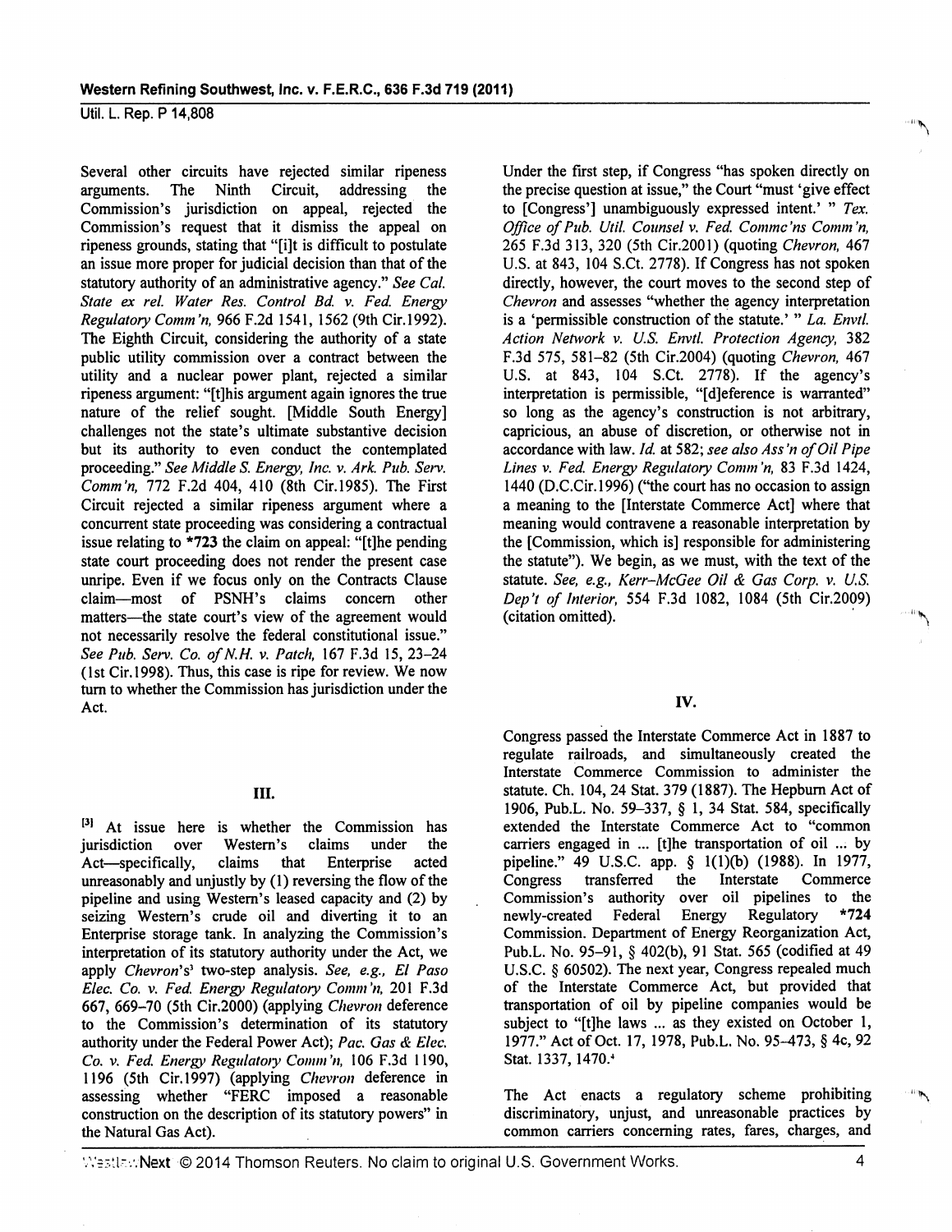classifications. For instance, all common carriers must file and publish reasonable, nondiscriminatory rates subject to regulatory approval, avoid imposing unjust and unreasonable tariff terms and conditions upon shippers, *see, e.g.,* 49 U.S.C. app. §§ 1(5), 3(1), 4(1), and 6, and file certain fmancial reports and follow certain accounting procedures, *id* §§ 20(1), (2), (4), and (5). However, pipeline companies are not subject to all of the provisions applicable to rail carriers. In particular, they are not subject to the regulation of market entry and exit under sections  $1(18)$  and 1a, or acquisitions of control (including that accomplished through leases) under sections 5(2)-(13). *See id* § 5(14) (defining "carrier" for purposes of provisions regarding unifications, mergers, and acquisitions of control to mean "a carrier by railroad ... a motor carrier ... and a water carrier," and specifically omitting oil pipelines).

Therefore, unlike the Federal Power Act, and the Natural Gas Act, which both provide for regulations regarding leases of their respective industries, *see* 16 U.S.C. §  $824b(a)(1)(A)$  (providing that no FERC-regulated utility "shall sell, lease, or otherwise dispose of" or "acquire" facilities "without first having secured an order of the Commission authorizing it do so"), and 15 U.S.C. §§  $717f(b)$ , (c) (parties seeking to enter into lease agreements involving natural gas facilities must obtain from the Commission a certificate of public convenience and approval of abandonment), there are no such comparable provisions applicable to oil pipeline capacity leases. Although Section 5(2) of the Act discusses the regulatory approval process applicable to the acquisition of a carrier's property by "purchase, lease or contract to operate," that section does not apply to oil pipeline companies. *See* 49 U.S.C. app. §§ 5(2), 5(14).

Pursuant to the Act, Pipeline companies file tariffs with the Commission, and shippers pay rates, as listed in the tariffs, to transport oil through the pipeline. The Act broadly permits anyone to challenge pipeline rates and practices by filing a complaint with the Commission. *See*  49 U.S.C. app. § 13(1) (providing for complaints against common carriers). Section 15{1) of the Act permits the Commission, after determining that a practice "is or will be unjust or unreasonable," to "prescribe ... what ... practice is or will be just, fair, and reasonable, to be thereafter followed ...."  $Id. \S$  15(1). Common carriers who are found to have violated the Act "shall be liable to the person or persons injured thereby for the full amount of damages sustained in consequence of any such violation ...." *Id.* § 8.

\*725 Under the Act, the Commission has jurisdiction over "common carriers ... engaged in ... [t)he transportation of

oil ... by pipe line." Common carrier is defined by the Act: "The term 'common carrier' as used in this chapter shall include all pipeline companies ... engaged in such transportation as aforesaid as common carriers for hire." 49 U.S.C. app. § 1(3). Transportation is defmed to include:

> locomotives, cars, and other vehicles, vessels and all instrumentalities, and facilities of shipment or carriage, irrespective of ownership or of any contract, express or implied, for the use thereof, and all services in<br>connection with the receipt. connection with the receipt, delivery, elevation, and transfer in transit ... and handling of property transported.

# 49 U.S.C. app. § 1(3)(a).

<sup>14</sup> The text of the statute is clear: the Commission has jurisdiction over common carriers engaged in the transportation of oil. Therefore, the question of whether the Commission has jurisdiction over the dispute between the parties turns on whether, under these facts, Enterprise was acting as a common carrier when it leased capacity on its pipeline to Western.

The capacity lease agreement sets out the rights and obligations of the two parties in this dispute. The agreement allows Western to lease capacity in an oil pipeline owned by Enterprise. Under the agreement, Western, the lessee, "shall use its Leased Capacity in the Pipeline solely as an individual common carrier facility. Lessee shall separately maintain tariffs in its name in accordance with any applicable state and federal laws and regulations covering the Leased Capacity and shall collect for its own account all revenues payable by shippers under such tariffs." Pursuant to this provision in the agreement, Western's predecessor, Giant, sought a waiver of the tariff filing and reporting requirements imposed by the Act for transporting oil through the leased capacity in the pipeline. The Commission granted the waiver in light of the representation that the only shipper using the leased capacity would be an affiliate, Giant Industries Arizona. The Commission explained, however, that if Giant (Western) received a request for transportation from an unaffiliated shipper, it would have to file "a tariff with the Commission for movements over its leased capacity." After Western acquired Giant, Western filed tariffs in order "to establish common carrier service between the Midland, Texas origin; and Star Lake and Bisti, New Mexico destinations." The tariff included transportation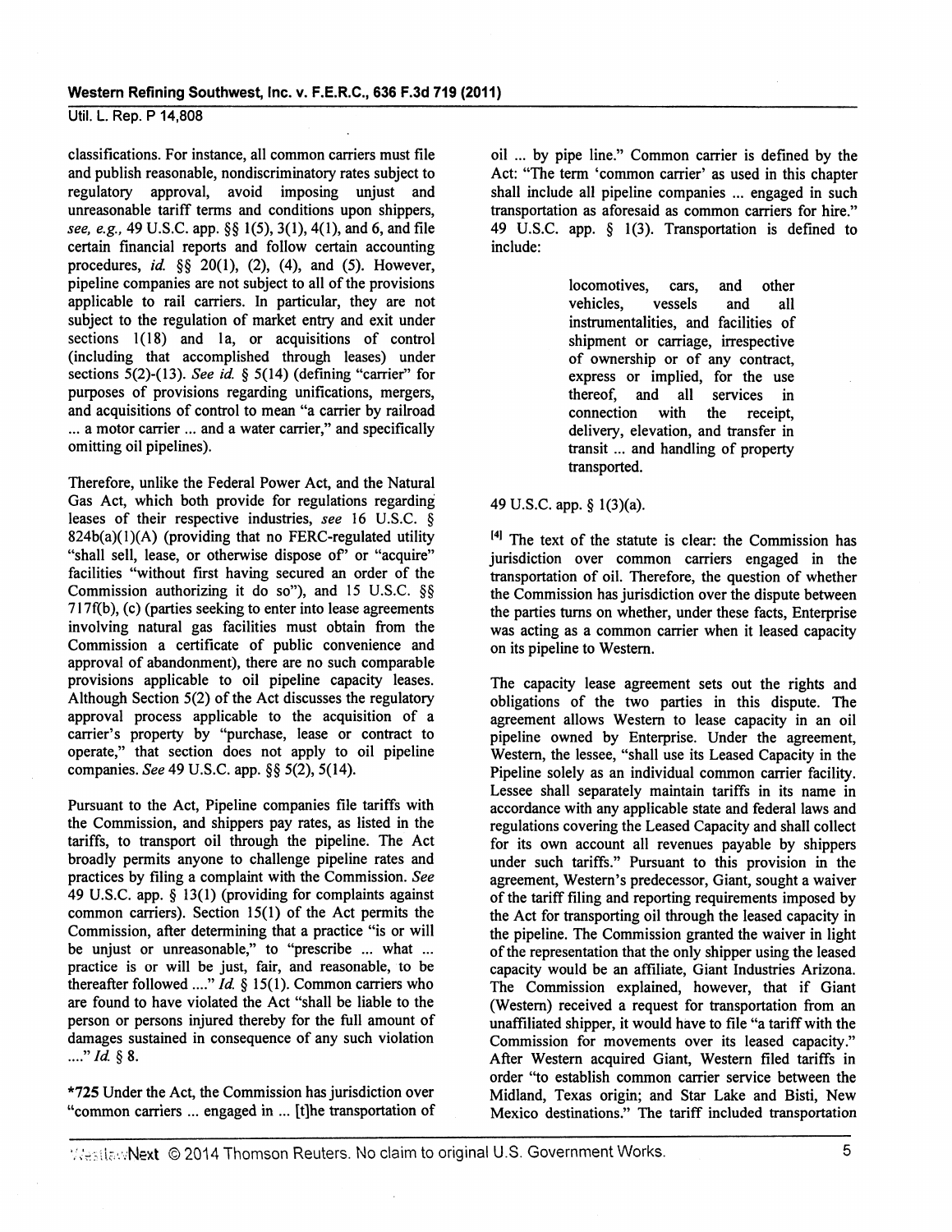# on the leased capacity.

At no time did Western or its affiliate shipper pay fees for use of the oil pipeline based on Enterprise's tariff filings with the Commission. Rather, Western had a monthly rental fee arrangement with Enterprise, which allowed Western to lease "sufficient capacity in the Pipeline to transport 15,000 barrels per day of crude oil." The relationship between Enterprise and Western is a lessor/lessee arrangement. Not only did the agreement between the two parties expressly contemplate a monthly fee arrangement instead of rates paid under a tariff filing, it is not even clear that a lessor's tariff would apply to a lessee, where the parties had negotiated a different rate in their capacity lease agreement.

The Tenth Circuit addressed a similar issue in *Phillips Pipe Line Co. v. Diamond Shamrock Ref.* & *Mktg. Co.,* SO F.3d 864, 867-68 (lOth Cir.l995). In that case, Phillips and Diamond were co-owners of a pipeline, with Phillips having seventy percent of the capacity and Diamond having thirty percent. Under the terms of their lease, if either party had additional space in their respective capacity, that party would notify the other party and allow it to \*726 lease that unused capacity at a fixed rate. *Id.* at 868. The fixed rate in the lease was considerably lower than Phillips' tariff rate and subsequently, Phillips contended that the agreement violated the Act because it discriminated in favor of Diamond over other shippers who were willing to use Phillips' excess capacity. Id. at 866-67. The Tenth Circuit held that the filed rate doctrine, which forbids a regulated entity to charge rates for its services other than those properly filed with a federal agency, did not apply because Diamond was not a shipper but a common carrier and a lessee. *Id.* at 867. Therefore, the Act's provisions did not supercede the agreement's provisions because the agreement did not implicate the transportation of oil under the Act but contractual rights between a lessor and lessee. *Id* at 869.

Similarly, Western is not a shipper paying tariff rates to a common carrier, Enterprise, in order to transport oil through the pipeline, but a common carrier and a lessee. In fact, the agreement could not be more unequivocal-Western "shall use its Leased Capacity in the Pipeline solely as an individual common carrier facility." Enterprise is not acting as a common carrier vis-a-vis Western but as a lessor that has agreed to lease capacity to Western, the lessee. Western's claims against Enterprise are actionable under the Act only if Enterprise is a common carrier. Because Enterprise is not a common carrier, the Commission correctly held that it had no jurisdiction over Western's claims and this dispute.

Western contends that its claims concern the transportation of oil, and that section  $1(3)$  of the Act, which defines transportation, includes the following clause: "irrespective of ownership or of any contract." Therefore, according to Western, because Enterprise is the owner of the pipeline, any entity that is involved in the transportation of oil on its pipeline, including a lessee acting as a common carrier in its own right, may file claims against Enterprise under the Act. We are not persuaded.<sup>5</sup> Contrary to Western's contention, the clause does not create common carrier duties where they would not normally exist. Even absent any contractual agreement between Western and Enterprise, no common carrier relationship exists. Western's affiliate shipper is not paying rates to Enterprise according to Enterprise's tariff with the Commission, but is instead paying rates to Western according to Western's tariff. Enterprise is not a common carrier, and the language of the clause does not affect its status in any way.

Rather than creating a common-carrier relationship, the clause ensures that parties cannot contract out of common carrier liability under the Act by stating that, for example, they do not own the pipeline but are merely leasing it. Thus, under the clause, Western, who is acting as a common carrier, and is required to file a tariff with the Commission for its leased capacity, cannot evade common carrier liability by claiming that it is not the owner of the pipeline but only a lessee. As such, if \*727 Western was engaging in discriminatory practices against a shipper, that shipper could bring an action against Western under the Act.

Our interpretation of the Act is consistent with congressional intent. Congress originally passed the Act to combat the "evil of discrimination." *See Louisville* & *N.R. Co. v. United States,* 282 U.S. 740, 749, 51 S.Ct. 297, 75 L.Ed. 672 (1931) (citations omitted). In particular, Congress sought to eliminate the preferential rates given by railroad companies to certain shippers by declaring such discrimination unlawful and requiring railroads to publish their tariffs. *Fl. E. Coast Ry. Co. v. City of W. Palm Beach,* 266 F.3d 1324, 1333 (11th Cir.2001) (citing ICA, Ch. 104, §§ 2 & 6, 24 Stat. 379, 379-82 (1887)). Congress amended the Act in 1906, in order to broaden the definition of transportation to include cars, vehicles, and all other instrumentalities of shipment or carriage; irrespective of ownership or contract. *Id* at 1335. This court's interpretation, that the "irrespective of ownership or contract" clause ensures that lessees such as Western, who are acting as common carriers, are subject to the Act and therefore, cannot engage in discriminatory practices, is in line with the purposes of the Act-to combat the "evil of discrimination." In sum, we hold that 'ifll~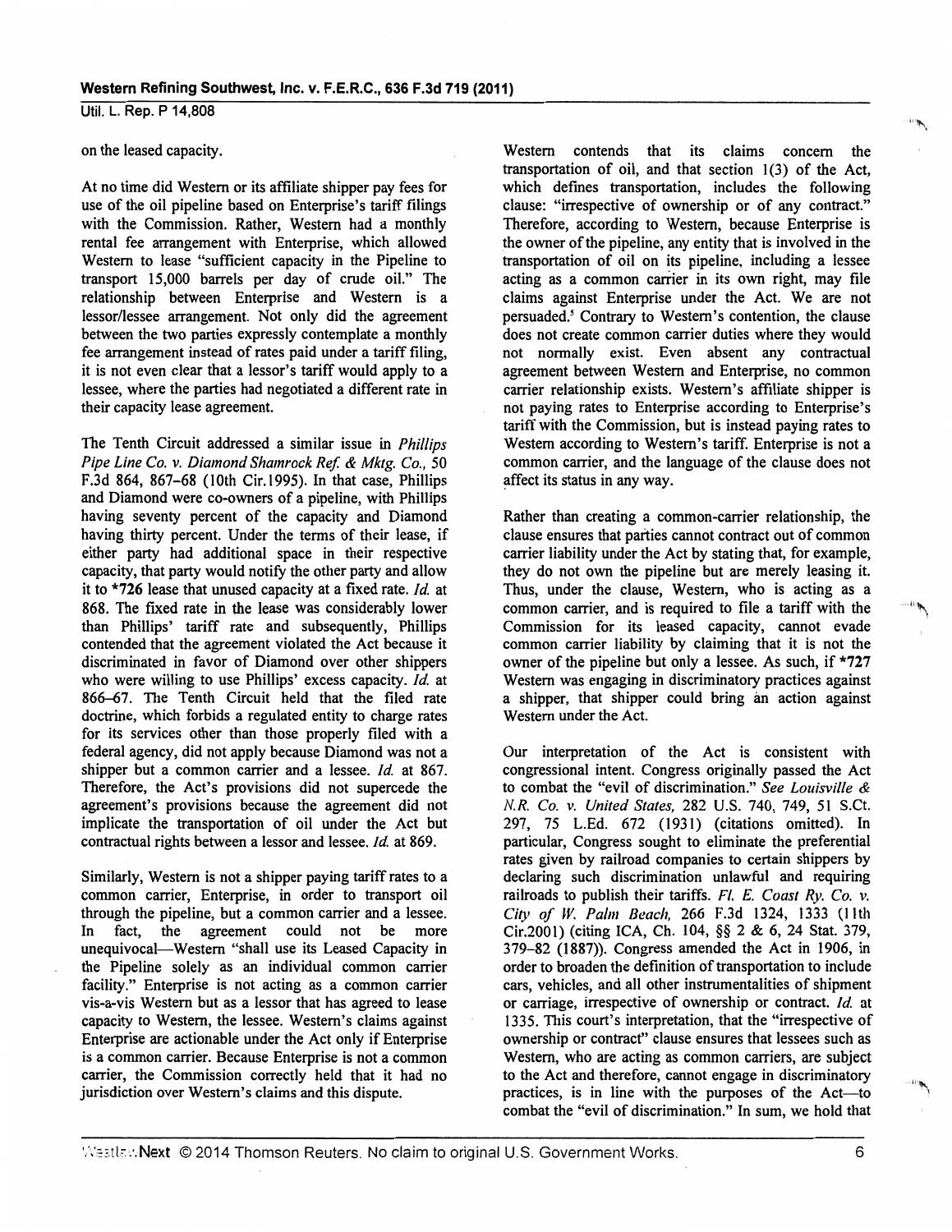the plain language of the statute unambiguously states that the Act's relevant provisions only apply to common carriers, and Enterprise does not meet the statutory definition of common carrier vis-a-vis Western. Accordingly, we hold that, under the Act, the Commission does not have jurisdiction over Western's dispute with Enterprise. Because the statute's text is unambiguous, we need not proceed to Step Two of *Chevron. See Med. Ctr. Pharmacy v. Mukasey,* 536 F.3d 383, 392 (5th Cir.2008).<sup>6</sup>

v.

<sup>[5]</sup> Western also contends that the Act requires the Commission to conduct a hearing regarding its claims. But as the Commission notes, nothing in the Act constrains the manner in which the Commission can address complaints brought before it. Section 13(1) requires the Commission to "investigate the matters complained of" when "there shall appear to be any reasonable ground" for believing that a "common carrier" has acted "in contravention of the provisions" of the Interstate Commerce Act. 49 U.S.C. app. § 13(1). Rather than requiring the Commission to set a complaint for hearing, the Act provides that the investigation shall take place "in such manner and by such means as [the Commission] shall deem proper." *Id.* The Supreme Court has firmly instructed that "courts are not free to impose upon agencies specific procedural requirements that have no basis in the APA" or statute. *Pension Benefit Guar. Corp. v. LTV Corp.,* 496 U.S. 633, 654, 110 S.Ct. 2668, II 0 L.Ed.2d 579 ( 1990). "In general, FERC must hold an evidentiary hearing only when a genuine issue of material fact exists, and even then, FERC need not conduct such a hearing if [the disputed issues] may be adequately resolved on the written record." *Cajun Elec. Power Coop., Inc. v. FERC,* 28 F.3d 173, 177 (D.C.Cir.1994) (internal quotation marks and citations omitted). Here, Western fails to identify any genuine issue of material

#### Footnotes

fact that \*728 the Commission did not adequately address, or could not be resolved by reference to the parties' written submissions, and therefore there was no need for a hearing.

<sup>10</sup> Finally, Western claims that it is "fundamentally incorrect for an adjudicative body" to resolve disputed factual issues in the context of a motion to dismiss. But it is well-established that factual issues relating to an adjudicative body's subject-matter jurisdiction may be resolved "before the adjudication of a case on its merits." *Dillon v. Rogers,* 596 F.3d 260, 271 (5th Cir.2010). Thus, "when subject matter jurisdiction over a case turns on disputed facts," the Commission, like a district court, "[has] the power to resolve these disputes in assuring" itself of its "jurisdiction." *Id* (citing *Wetmore v. Rymer,*  169 U.S. 115, 120-21, 18 S.Ct. 293, 42 L.Ed. 682 (1898); *Chatham Condo. Ass 'ns v. Century Viii., Inc.,* 597 F.2d 1002, 1012 (5th Cir.1979)). Here, the Commission reviewed the extensive record assembled by the parties, resolved all factual issues relating to its jurisdiction to hear the dispute, and correctly concluded that it lacked jurisdiction.

# VI.

For the foregoing reasons, we AFFIRM the Commission's order dismissing Western's claims.

#### AFFIRMED.

#### Parallel Citations

Util. L. Rep. P 14,808

- $\mathbf{1}$ Western's predecessor, Giant Pipeline Company, actually entered into the capacity lease agreement with TEPPCO, Enterprise's predecessor. For the purposes of this opinion, we will refer to both Giant and the Western parties as "Western" and TEPPCO and Enterprise as "Enterprise."
- 2 Subsequently, Western, after acquiring Giant, filed tariffs with the Commission to provide common carrier transportation from Texas to New Mexico. In its filing, Western described the system as consisting of its own pipeline from Lynch to Bisti and the leased capacity from Enterprise from Midland to Lynch.
- 3 *Chevron, U.S.A .. Inc.* v. *Natural Res. Def Council, Inc.,* 467 U.S. 837, 104 S.Ct. 2778,81 L.Ed.2d 694 (1984).